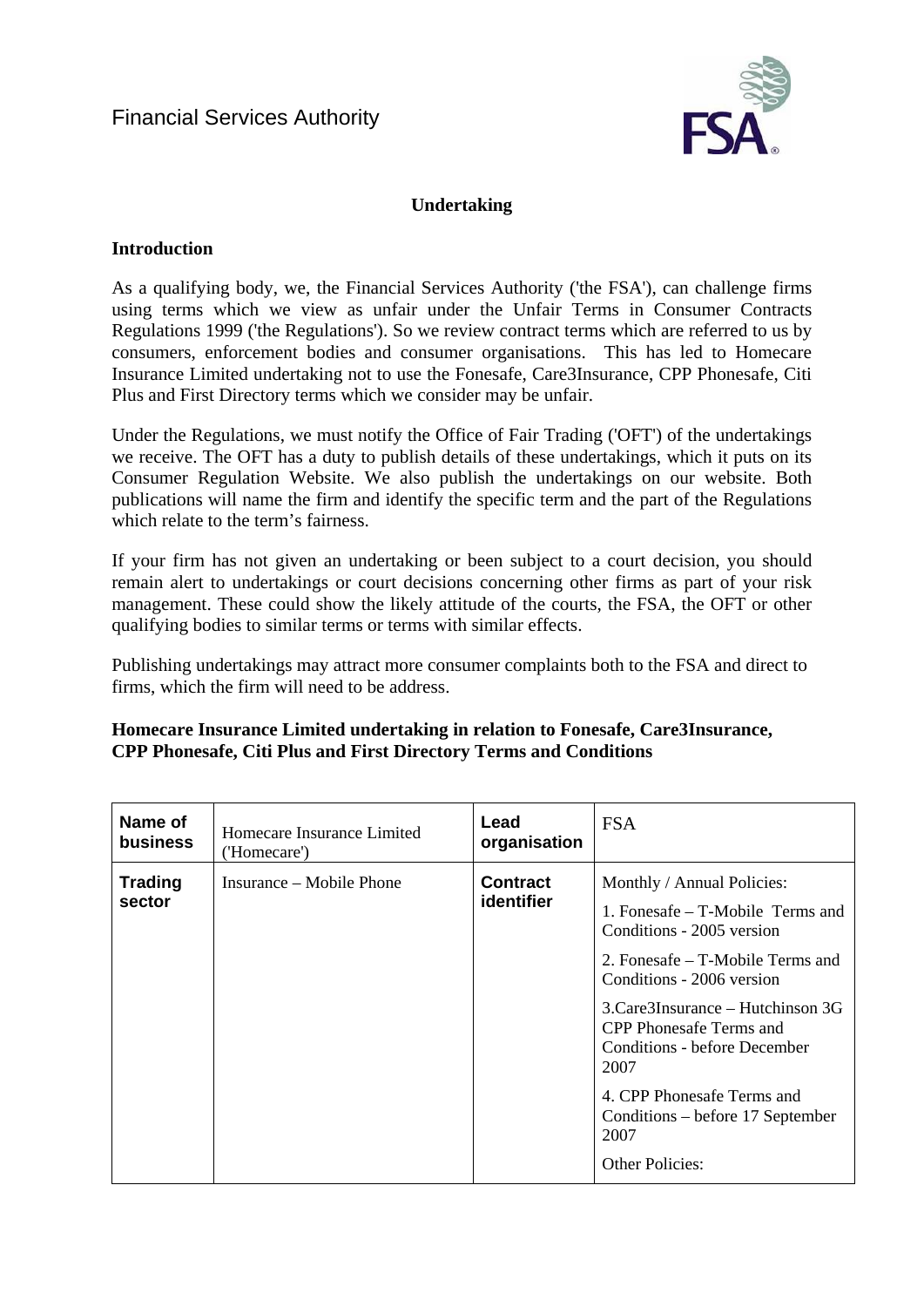|  | 1. Citi Plus - Citibank Mobile<br>Phone Insurance Terms and<br>Conditions – from February 2007          |
|--|---------------------------------------------------------------------------------------------------------|
|  | 2. First Directory - First Direct<br>Mobile Phone Insurance Terms and<br>Conditions – from January 2004 |

### **Original term**

Using the T-Mobile Fonesafe terms and conditions as an example:

Part 4 of Term F in the Fonesafe – T-Mobile 2005 Terms and Conditions ('2005 contract') stated:

- 'F) Conditions of the Insurance
- 4. What to do if your phone is damaged:
	- Call the insurer on 0845 120 2097 within 48 hours of the incident or contact your nearest T-Mobile store and you will be advised of the procedure'

Under the title of 'Main Benefits' in the Fonesafe – T-Mobile 2006 letter to consumers which accompanied the terms and conditions ('2006 accompanying letter'), it stated:

'You must notify the insurer of the loss/theft/damage within 48 hours'

In the Fonesafe – T-Mobile 2006 Terms and Conditions ('2006 contract'), Term F entitled 'What to do if your phone is lost or stolen' and Term G entitled 'What to do if your phone is damaged or breaks down outside of warranty' contained the phrase:

'within the time period specified in your schedule of cover'

The other contracts contained the same terms or similar terms with the same effect.

### **Application of the Regulations**

We were concerned about the 2005 contract because it contained a term which required customers to notify the firm of damage to the phone within 48 hours of the incident occurring. We believe this may be unfair. This is because a time limit of reporting within 48 hours of the **incident**, as opposed to within 48 hours of **discovery** is an unduly limited period of time as customers may not have realised their phone had been damaged within this period.

We were also concerned about the clarity of the 2006 contract. Two terms stated that the time limit for claims was to be found in the 'schedule of cover'. However, there was no term, section or document entitled 'schedule of cover'. In fact, the relevant information was in the 2006 accompanying letter to customers, under the heading 'Main Benefits'. Further, the 2006 accompanying letter did not specify whether customers had to report the loss, theft or damage within 48 hours of either incident or discovery.

### Regulation 5(1) states:

'A contractual term which has not been individually negotiated shall be regarded as unfair if, contrary to the requirement of good faith, it causes a significant imbalance in the parties' rights and obligations arising under the contract, to the detriment of the consumer'.

Paragraph 2.4.2 of the OFT's Unfair Contract Terms Guidance states:

'The OFT is likely to object to a term that frees the supplier from his responsibilities towards the consumer where the consumer does not make a complaint immediately or within an unduly short period of time. This applies particularly where: (a) a time limit is so short that ordinary persons could easily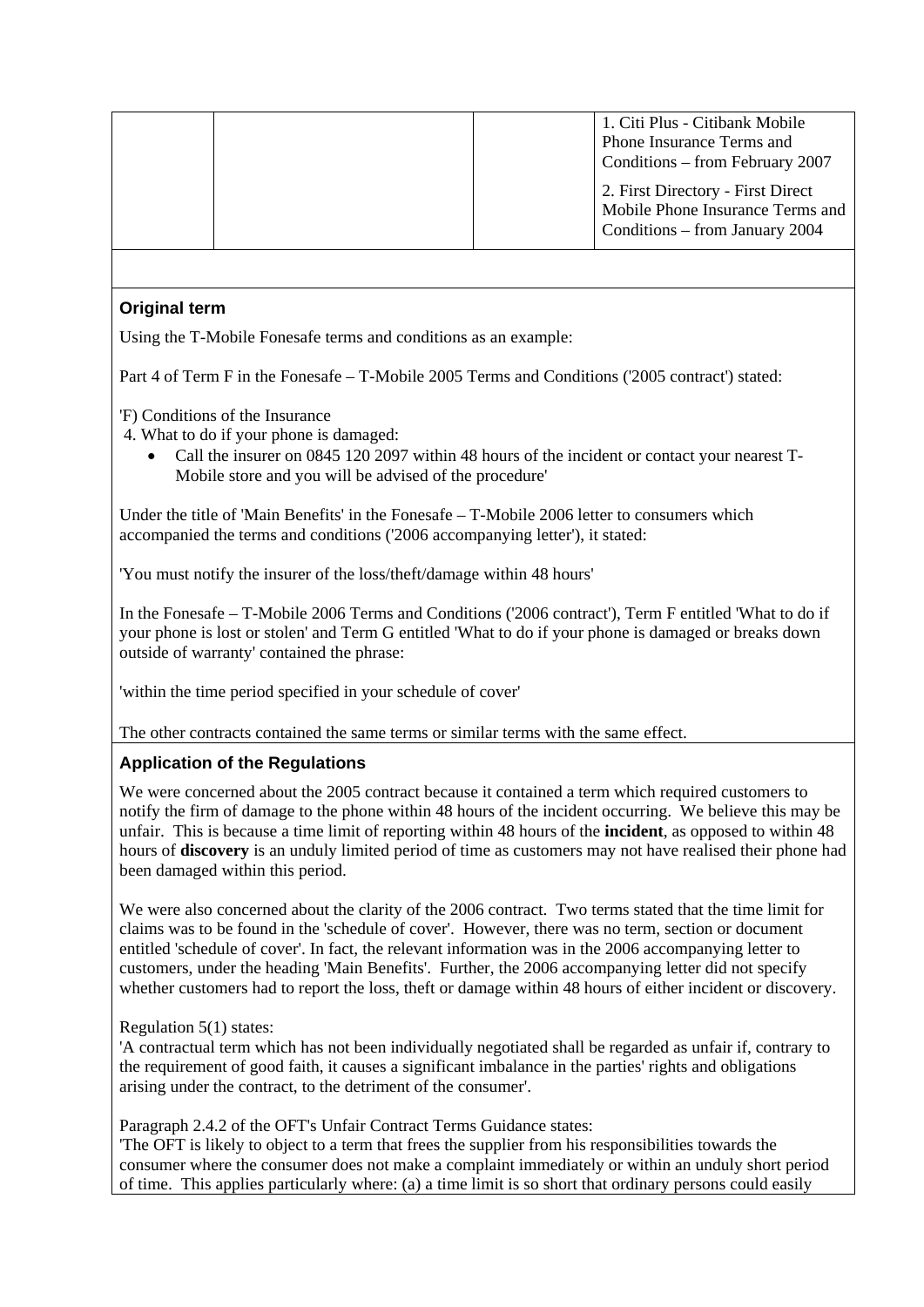miss it through mere inadvertence, or because of circumstances outside their control; and (b) faults for which the supplier is responsible which could only become apparent after a time limit has expired'.

Regulation 7(1) states:

'A seller or supplier shall ensure that any written term of a contract is expressed in plain, intelligible language'.

## *How the term has changed*

Homecare has amended the terms so customers have 48 hours from when they **discover** the theft, damage or breakdown of the phone to notify the firm instead of 48 hours from when the **incident** occurred.

Homecare made these amendments to all of its monthly and annual contracts issued from mid-September 2007. These are contracts issued by Homecare and its business partners – currently T-Mobile and before December 2007 Hutchinson 3G ('H3G') – and CPP, all in the name of Fonesafe or Phonesafe.

Homecare has contacted T-Mobile, H3G and CPP's existing monthly customers via text message to inform them of the change to their policies. Where Homecare did not have a mobile telephone number for a customer, it sent a letter.

T-Mobile, H3G and CPP's existing annual customers are being contacted as part of the renewal process.

For Homecare's other mobile phone insurance policies, where customers of Citibank and First Direct have a bank account that includes free mobile phone insurance, it has arranged for existing customers to be notified of the changes to the contracts from July 2008. Citibank customers will be notified by a statement insert and First Direct customers will be notified with new terms and conditions.

Homecare has also amended the relevant heading in its cover letter, so it refers to 'Your Schedule of Cover'. This makes it consistent with the rest of the contract.

### **New term**

The new term states that if customers are in the UK and they need to claim, they must report the incident to the Airtime Provider, for example T-Mobile or H3G (for theft only) and to the police (for theft and malicious damage), both within 24 hours of discovery. They must report the incident (theft, malicious or accidental damage and breakdown) to the insurer Fonesafe within 48 hours of discovery (as shown below):

Using the T-Mobile Fonesafe terms and conditions as an example:

### '**H) Claims: how to claim**

If you are in the UK and you need to claim, you must report the incident in accordance with the following timetable:

#### **Action Required: Report to fonesafe**

### **Incident:**

**Theft/Malicious Damage/Accidental Damage or Breakdown** Within 48 hours of discovery'

The new term states that if customers are abroad and need to claim, they must report the incident to the Airtime Provider (for theft only) and to the local police (for theft and malicious damage), both within 48 hours of discovery. They must also report the incident (theft, malicious or accidental damage and breakdown) to the insurer Fonesafe within 48 hours of return to the UK (as shown below):